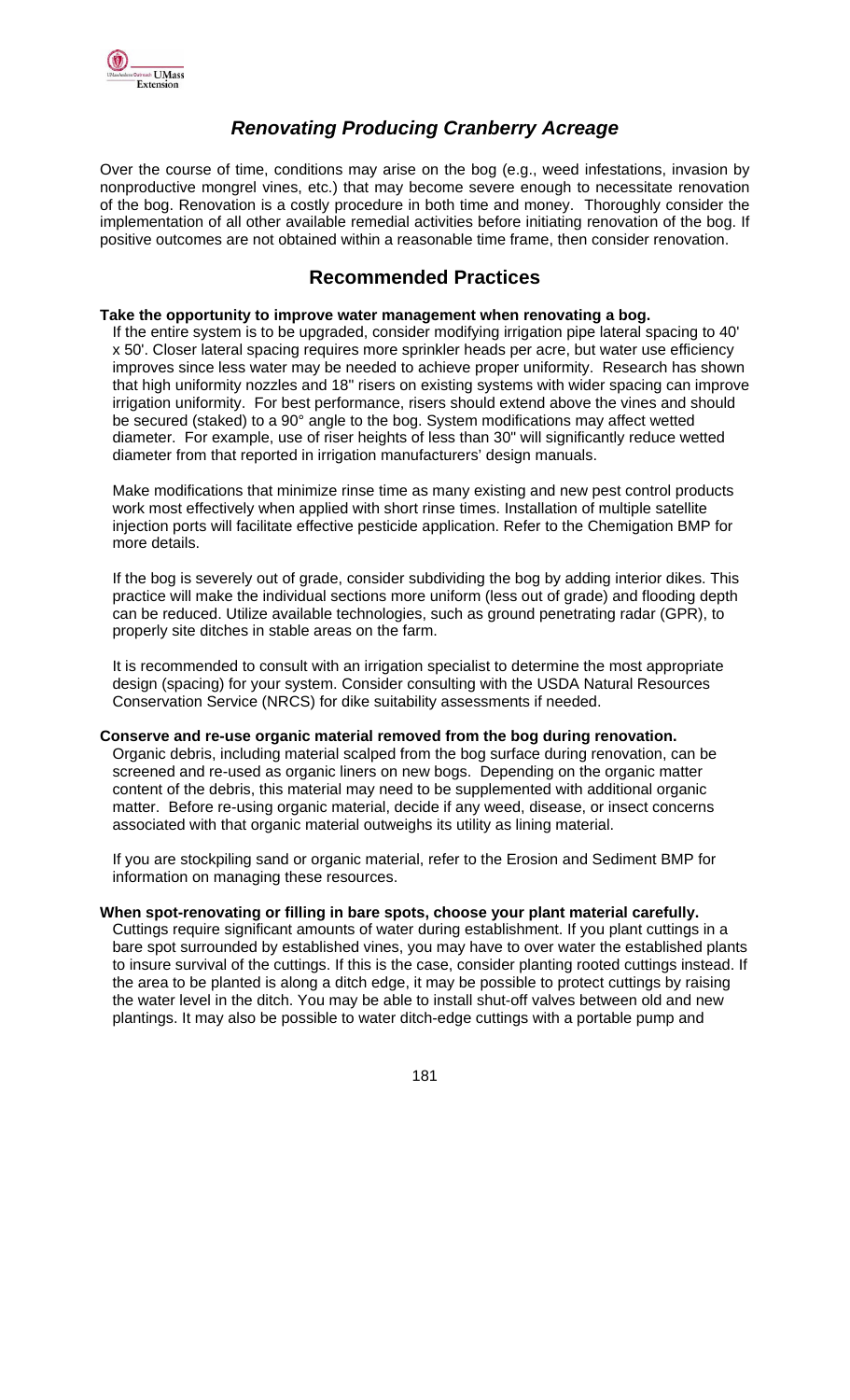

temporary sprinklers drawing water from the ditch.

## **Horticultural Recommendations**

#### **Use coarse sand for the uppermost layer of the cranberry bog.**

The root zone should consist of about 6 inches of coarse sand (approximately 70% of the sand should fall within the 0.5-2 mm particle size range) to insure adequate drainage and aeration. When selecting a location, on-site availability of such sand is desirable. This sand layer should not be compacted prior to planting.

#### **Bog sections should be as level as possible to facilitate drainage and allow flooding with a minimal volume of water. Laser leveling to 6 inches within a diked section is recommended.**

On a level bog, flooding will be achieved with a lower volume (and height) of water. The height of flood water applied to the bog influences retention of nutrients and pesticides. Mineral soil bogs may be more prone to leaching; limiting flood depth will minimize nutrient and pesticide losses. In all cranberry bogs, nutrients may be forced below the level of the root zone (beyond the reach of the plants). If water must be pumped onto and/or off the bog, lower volume floods will have lower energy costs.

Even on a 'level' bog, a crown of several inches facilitates movement of water away from the center. In lieu of a crown, additional drainage should be placed in the center to promote good soil aeration and minimize disease development.

### **Obtain vines from a known reputable source.**

It is highly recommended to visit the bog from which the vines will be pruned. However, if that is not possible, buy from a reputable grower or handler. If able to make a site visit, assess the uniformity of the cultivar and the relevant histories of infestations of diseases, insects, and weeds. Obtain production records whenever possible. Find out the date that the vines were cut and how they have been stored. All of these factors will affect how well the vines will establish on your bog.

If you are unable to make a site visit, be sure to ask questions about production and fertilizer histories and request records from the seller. Inquire about any particular pest management problems associated with the source bog.

If using your own vines, cut the vines as close to the date of planting as possible. Growers report better rooting from vines that have been recently cut. Keep in mind that you will lose two years' worth of berries when mowing to harvest vines.

Some cultivar identities can be verified by DNA fingerprinting. The Blueberry and Cranberry Research Center, Rutgers University (609-7261590), provides this service for a fee.

#### **If vines cannot be planted immediately, store them appropriately.**

If the volume of vines is small, they can be stored in the water in the ditches. Larger volumes of vines can be stored in reservoirs or holding ponds. They may be stored this way for 5-6 weeks, providing they are rotated periodically to aerate the vines.

Vines can also be transported in tight bales. Upon arrival, the bales should be loosened and kept moist, and periodically turned.

## **Check vines for viability prior to planting.**

 $182$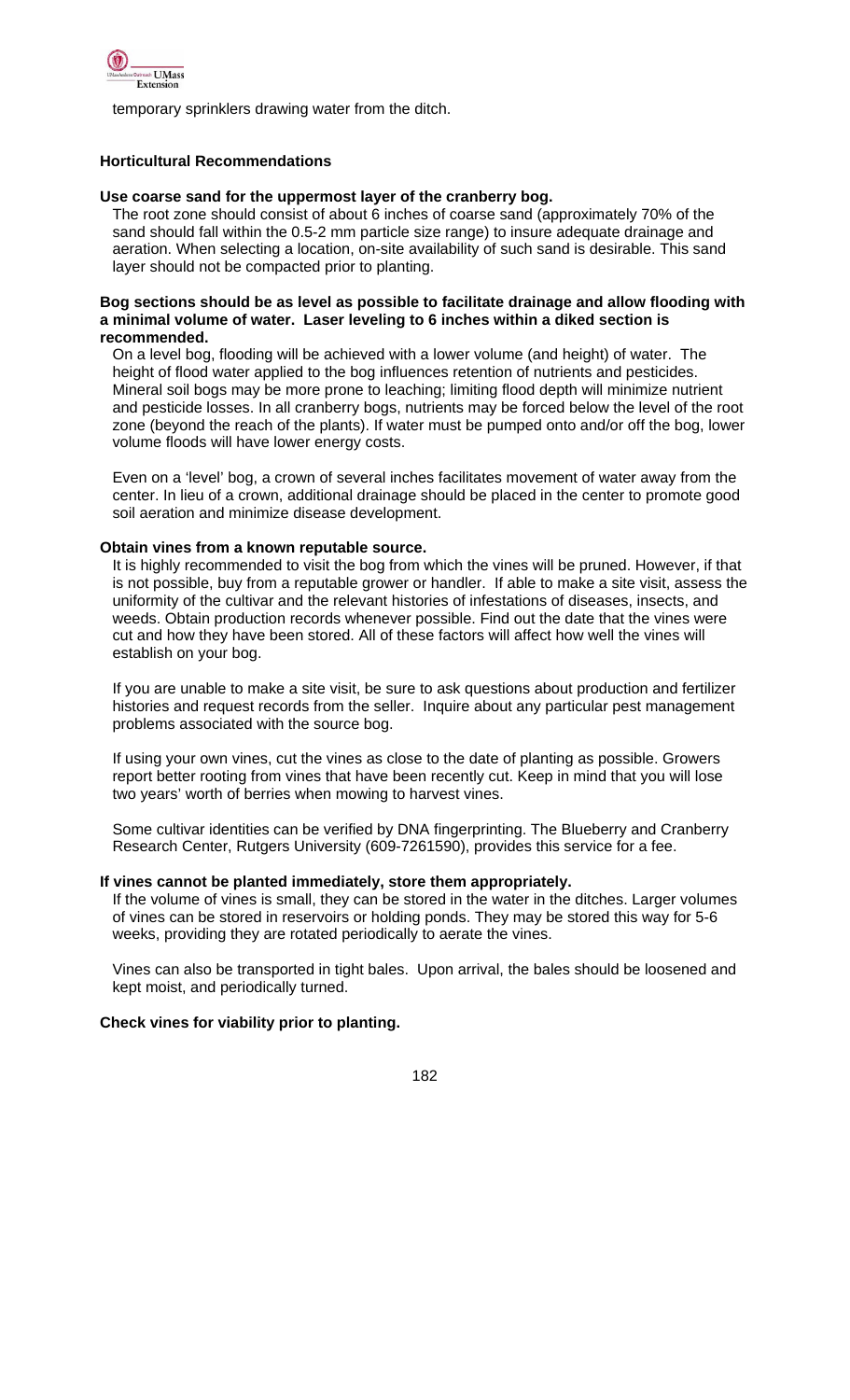

This is especially important if the vines have been stored for a while. Snap several uprights and runners to verify that the tissues are still alive. If the vines are in a pile, it is not unusual for exposed vines to be less viable (dried out). When testing for viability, collect vines from the interior portion of the pile.

#### **Consider planting varieties that show resistance to fruit rot.**

Several varieties that have shown good field rot resistance in experimental plots include: Black Veil, Foxboro Howes, Howes, Matthews, Shaw's Success, Stevens, and Wilcox.

#### **If possible, plant cuttings at high density (1.5 tons/acre or more) to insure rapid growth to cover the soil surface.**

Rapid 'vining in' will lead to less competition from weeds, reducing the need for hand weeding and herbicide use during establishment. An additional benefit will be reduced irrigation needs, as loss of water to evaporation from the sand surface will be minimized.

### **Weed control during stand establishment is essential for rapid transition to production.**

Surface vegetation should be removed from the site, including roots of problem weed species. Soil fumigants may be used prior to planting to kill weed seeds and roots. *These materials should be used with caution*, see the Weed Management BMP for more information. Make sure that the soil surface is as weed-free as possible prior to planting. After stand establishment, encroaching weeds may be hand removed, mowed, or clipped prior to seed production and dispersal, or spot-treated with postemergence herbicides. Broadcast, preemergence herbicides (except Devrinol) should be avoided during the first two years as they may retard stand establishment.

### **Poor water management is probably the leading cause of sparse vine growth in new bogs.**

Provide adequate irrigation during stand establishment, but do not over water. During the first two to four weeks, as roots are being formed, use frequent but short irrigation periods. Soil should be moist, but not saturated. Manage irrigation schedules such that puddles are minimized. Using shut-off valves on risers where puddling occurs may also be helpful. After the plants are rooted, less frequent but longer irrigation periods (up to four hours) are preferred to encourage deeper rooting.

Frequently check soil moisture to make sure the vines do not lack for water (refer to Irrigation BMP). This is particularly crucial is the weather is warm and sunny right after planting.

#### **Pest management activities should be conducted on a new planting.**

Scout bogs for signs of incoming insect, disease and weed infestations. As vines start to fill in, you can use a sweep net to monitor insect populations as on an established planting. Removing weeds before or as they become established (making room for the vines to fill in) will minimize many future weed problems.

### **Apply light layers (about 1/2 inch) of sand to the new planting at the end of each of the first two seasons.**

Light sanding will serve to anchor runners and promote the production of upright stems. Sanding on ice is currently the industry standard, however, new methods are constantly being developed. Sand may be applied by hand when small areas need an application. Refer to the Sanding BMP.

Exercise caution when using machinery on new plantings to apply sand. Ensure that the bed is stable and able to handle the machinery. Improper use of machines may cause rutting and other damage in a new planting.

<u>183 - John Stein, Amerikaansk politiker (</u>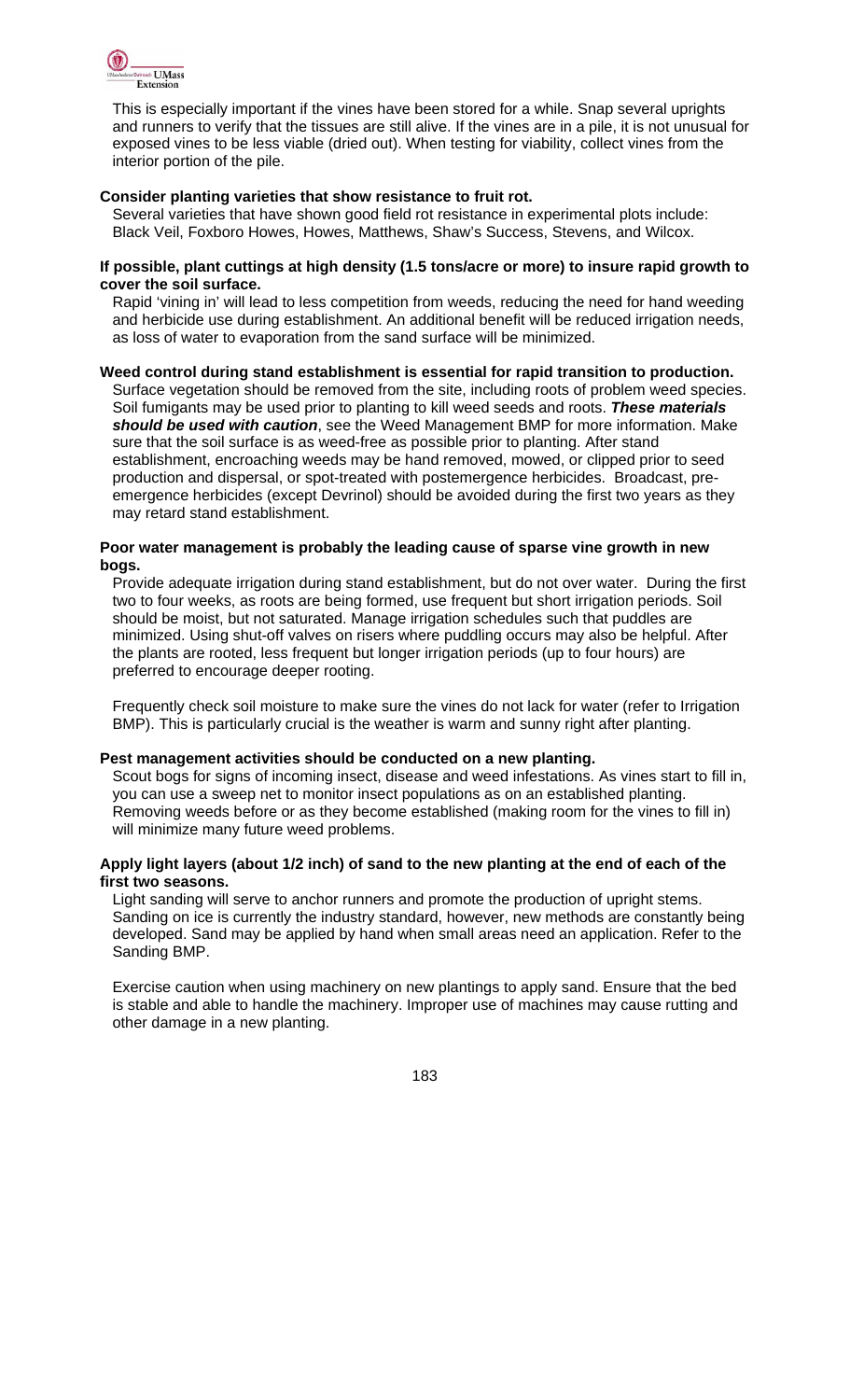

#### **Protect new vines from cold injury in their first spring.**

When vines are planted in early spring (April-May), protect new vines for a frost tolerance of 29.5°F. New growing tips can be easily injured during periods of cold temperatures and establishment will be inhibited.

In the second year, consider protecting only when temperature drops below 15°F. Mild frost events injure floral initials permitting more resources to go into vegetative growth. This practice will minimize the second year's crop.

#### **Stabilize ditches until plants have vined in.**

It is important to minimize erosion on new plantings. Many types of materials (e.g., wooden cribs, curlex blankets) are available to serve this purpose. Refer to the Erosion BMP.

Some growers have reported that flooding a newly planted bog prior to or during torrential downpours disperses the energy of the water and helps to prevent large-scale washouts.

#### **For more information:**

**Bog construction and renovation manual.** 1998. UMass Ext. Publ., UMass Cranberry Station, E. Wareham, MA.

**Cranberry chart book - Management guide for Massachusetts.** UMass Cranberry Station. http://scholarworks.umass.edu/cranchart/.

**Dike standard.** 1980. Natural Resources Conservation Service Practice Standard #356. NRCS-NHCP. Amherst, MA.

Duffin, R. B. 1976. **Seepage control with bentonite.** Extension Bulletin 2240. Division of Agricultural Sciences, Cooperative Extension, University of California, Davis. 7 pages.

**Rutgers University Blueberry and Cranberry Research and Extension Center.** 125 Lake Oswego Road, Chatsworth, NJ 08019. (609) 7261590.

**Water Management Act.** Information sheet. CCCGA.

**Weed Management** and **Water Management** BMPs in this series.

*Prepared by Carolyn DeMoranville and Hilary Sandler, 2000.* 

 $184$